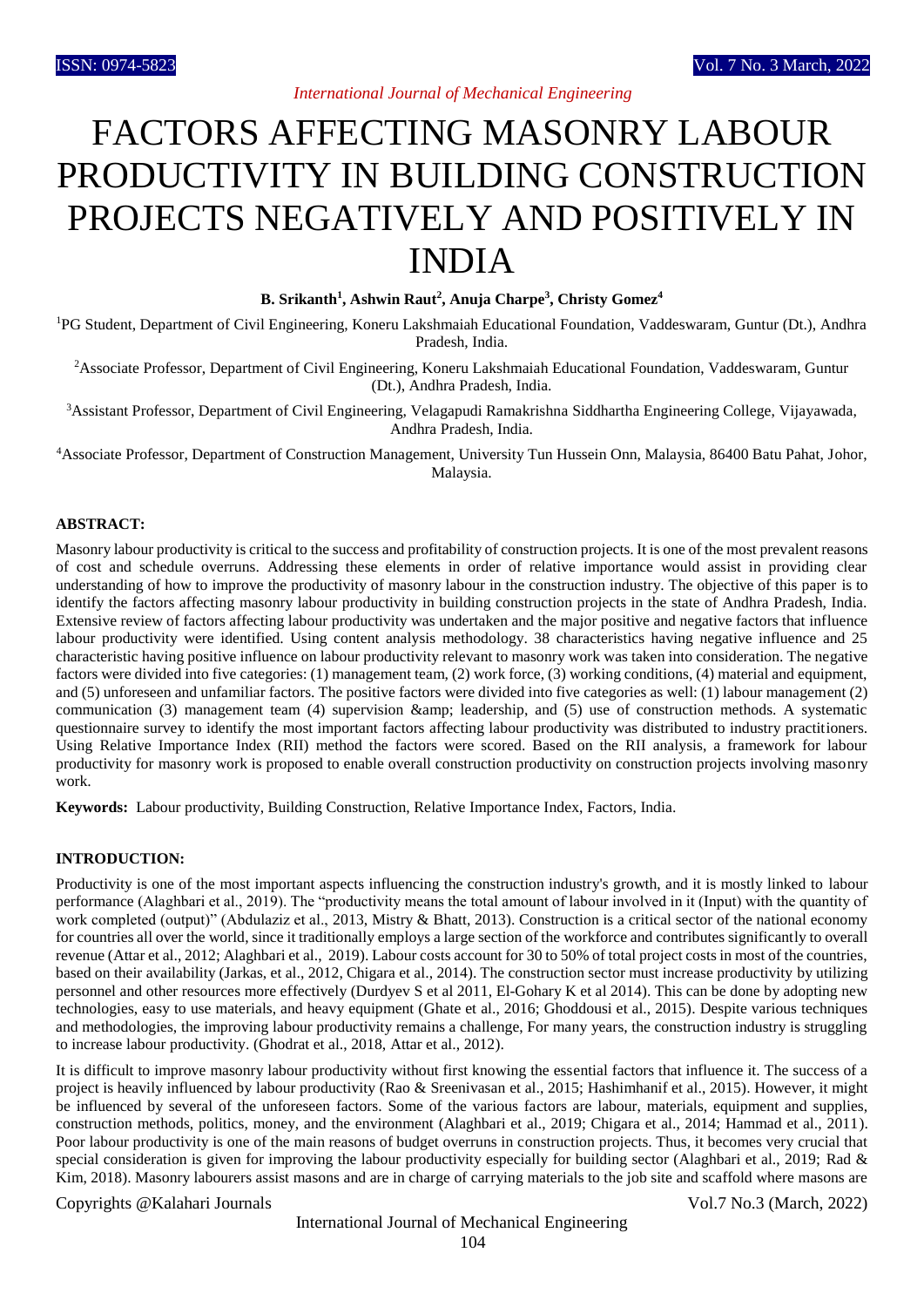working (Tahir et al., 2015; Tsehayae et al., 2014; Yi, et al., 2014). They mix and transfer grout, cut bricks as needed for corners, arches, and designs, and follow their foreman's instructions (Cox, et al., 2003; Dai, 2003; Doloi et al., 2008) .

India's labour productivity decreases 2.63% on the year December 2019, compared to 5.35% the year before. The yearly statistics on India's labour productivity growth runs from December 1992 to December 2019, with an average of 5.23 percent. From a peak of 7.89 percent in December 2010 to a low of 1.29 percent in December 2002, the percentages fluctuated from high to low. Labour Productivity Growth is calculated by the CEIC (Census and Economic Information Center) using annual GDP per employed person. The World Bank reports GDP per employed person in international dollars. PPP values are used to compute GDP, which means GDP is converted to 2017 constant international dollars using PPP rates. In December 2020, the country's labour force participation rate dropped to 46.29%

The aim of the study is to identify the factors that have a positive and negative impact on masonry labour productivity in building construction projects in India, as well as to rank the factors that will have the greatest impact on labour productivity in building construction projects in India. This research was carried out in the Andhra Pradesh state. The research was based on data acquired by questionnaire and ranked using the RII approach. All of the variables were predetermined to impact masonry labour productivity, their integrity was not examined.

#### **LITERATURE REVIEW:**

Previous researchers have determined numerous factors affecting the labour productivity. Jarkas et al., (2012) in his research analysed the factors affecting labour productivity in Kuwait, they listed out 45 major factors which they further classified it into four categories those are management, technological, labour and external. Found that the clarity of technical specifications was the critical factor affecting labour productivity.

In another research Thomas and Sudhakumar (2015) categorised the labour productivity in 10 major groups those are poor site management, lack of communication, improper supervision, poor material planning, tool and equipment issues, improper drawing management, project management incompetency, craftsmen issues, lack of meetings and poor labour motivation. He identified material waste is the critical factor influencing labour productivity in Kerala. which found that material issues had the greatest impact on productivity.

To fill the gap of Thomas & Sudhakumar (2015); Ghate et al., (2016) conducted a questionnaire survey in the Mumbai region, India discovered that skilled labour, on-site safety, work schedule, availability of material, building method, and other factors impact labour productivity. The most important component in increasing productivity has been stated to be the use of skilled labour. Because competent labour can accomplish more work in the same amount of time with higher quality and precision. Skilled labour, by definition, may create more high-quality work than unskilled labour. Productivity will be significantly greater if it is calculated by the number of hours spent working and the value of work generated. This is due to the fact that experienced labour will be able to create more and rework will be reduced. However, if productivity has been measured by the wages paid to workers and the value of the labour they create, it may not be significantly greater skilled labour costs up to 50% more than unskilled labour. Aside from that, competent labour is frequently found to be in limited supply. One of the primary risks in building construction projects is a labour shortage, which may turn a well-performing project into one with cost and schedule overruns (Ghodrat et al 2018, Attar et al 2012, Rahim et al. 2016). As a result, hiring specialised labour for all jobs is not always possible or financially practical.

To improve the labour productivity Ghodrati et al., (2018) conducted a survey in New Zealand based on role of management strategies to improve labour productivity. He divides the primary elements determining labour productivity into three categories: (1) management, (2) human resources, and (3) external factors. The management strategies are outlined from the literature study, and an expert interview was done who has more than 15 years of experience in the building industry in New Zealand. There are more than 25 senior construction executives from New Zealand's top construction firms. Incentive program, labour management, supervision and leadership, planning, resource scheduling training, communication, construction methodologies and construction management are among the management strategies. The results of the multiple regression analysis (MRA's) top three influential management methods were comparable to those of the t-tests. The results of the t-tests and MRA show that dedicating resources to the dominant strategies are communication and incentive programmes, is most successful than the other strategies in increasing labour productivity. On-site productive living labour is closely linked to the building project. A company's employees are critical to its success (Demirkesen & Bayhan, 2020). A scarcity of skilled personnel is caused by a number of circumstances, including a lack of training, insufficient education programmes, a negative image, a risky site and others (Kim et al., 2020). Macro control of labour resource availability is a long-term and difficult task. Individual employees find the construction business unattractive due to severe working conditions, job insecurity, and a lack of career opportunities, resulting in a progressive loss of labour force (Ayodele et al., 2020). Furthermore, surveys show that China's construction labour market is characterised by extended work tenure, a lack of education, low daily salaries, a lack of job-hunting channels, and informal employment contracts (Wang et al., 2019; Gomez & Raut 2015). Chinese employees' profit-seeking job hopping has a number of negative consequences for their skill development, employment, labour relations, and so on, as well as a significant rise in employer labour expenses (Sun et al., 2019). In construction project management, important uncertainties include the labour market and the availability of skilled workers (Zhong et al., 2018). Management approaches and procedures are also being focused on throughout the field to increase the availability of labour resources. Productivity may be improved by having a flexible labour resource strategy and a consistent labour flow (Thomas et al., 2003). Various optimization methods are developed based on this thinking for firms' and projects' optimal construction labour resource usage. These models have taken variety of management considerations, such as long-term competency development (Wang et al., 2018), individual capability differences within the crew (Fini et al., 2018) and evening and night shift scheduling (Cheng & Tran, 2015), and can help to alleviate the lack of labour resources to some extent. Furthermore, quality control systems for

Copyrights @Kalahari Journals Vol.7 No.3 (March, 2022)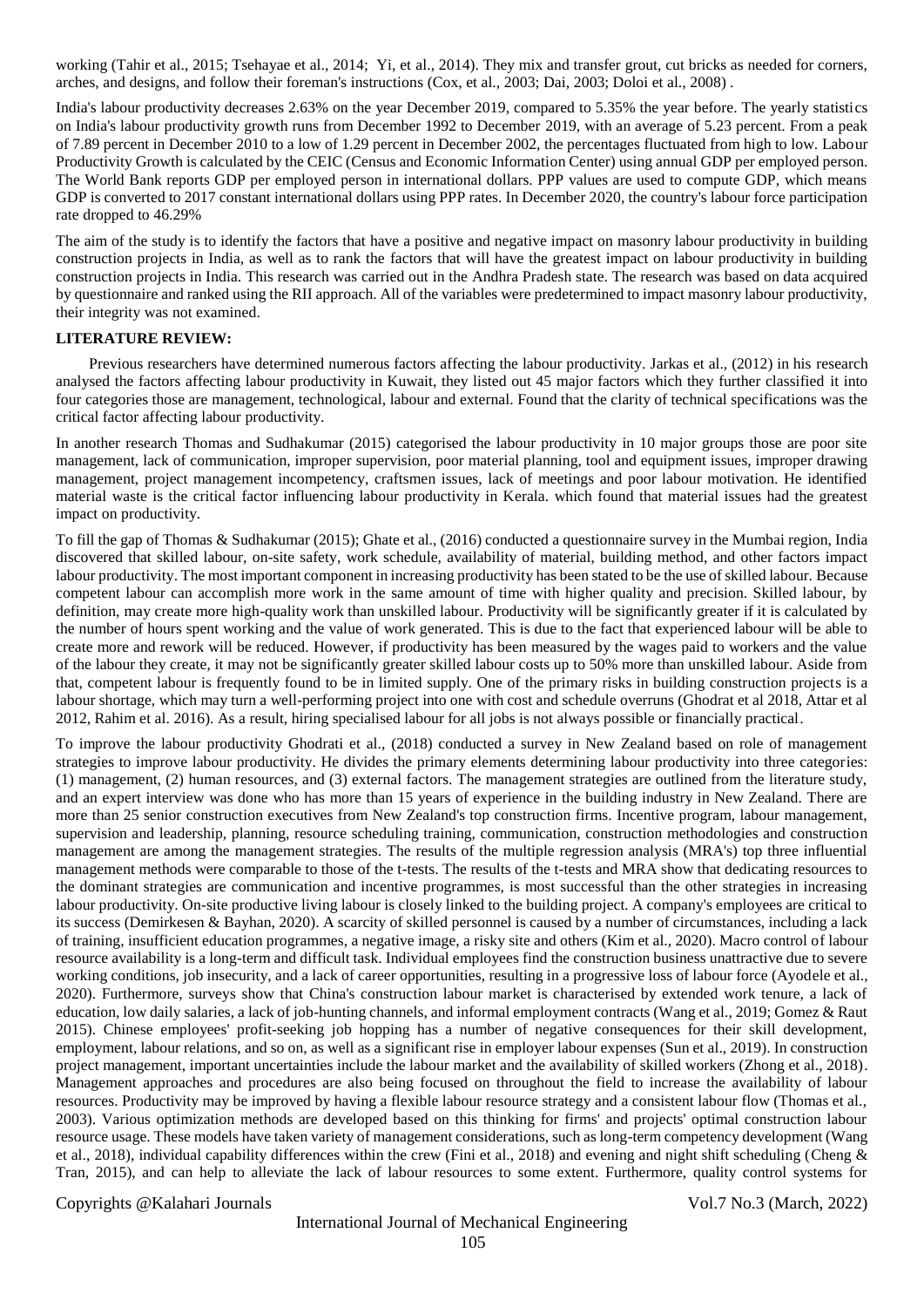subcontractor selection might be beneficial (Abbasianjahromi et al., 2018). Liang et al. (2019) created a competence model to aid businesses in properly assessing worker skills that may impact safety performance. Lack of material, insufficient drawings, incompetent supervisors, lack of tools and equipment, labour absenteeism, poor communication, training, bad site layout, inspection delay, and rework are the most important problems, according to Makulsawatudom et al. (2004) surveyed on Thailand.

## **METHODOLOGY:**

The approach used in this study was based on a literature review, and a structured questionnaire survey was used to collect data from construction workers. The survey approach was effective for collection of data on the factors that required for rating. The population for this study comprised contractor, site engineers, project managers and consultants who involved in building projects. Factors impacting labour productivity positively and negatively that were adopted in earlier studies described in the literature review, A detailed questionnaire were prepared. Initially, a pilot research was carried out with 16 construction managers, 12 contractors who involved in building projects, 38 negative and 25 positive Factors were identified for this survey. Before being given to the respondents, the questionnaire was pretested for relevance and clarity. 8 contractors and 6 project engineers were chosen at random from the two sample frames for the pre-tests (Tabachnick & Fidell 2007). This helped in the improvement of the questionnaire's design and appeal for a higher response rate (Tavakol & Dennick 2011).

The masonry labour productivity affecting negatively has categories five groups those are Workforce, management team, working conditions, material and equipment, unforeseen and unfamiliar factors. Positive elements were further divided into five categories: labour management, communication, management team, supervision and leadership, and use of construction methods. Table 6 & 7 lists the groupings of factors impacting masonry labour productivity factors in building construction projects.

To generate a reasonably sample of that population, Equation (1) was used. (Wael Alaghbari et.al 2017).

$$
t = \frac{m}{1 + \left(\frac{m-1}{N}\right)}\tag{1}
$$

Where,  $n =$  sample size of limited population

 $m =$  unlimited population

 $\mathbf{r}$ 

 $N =$  available population

In total of 86 responses was collected respondents include project managers, Contractors and site engineer. As a result, the responses to the study were sufficient to determine the impact of masonry labour productivity determinants in the construction industry. In India, there are a variety of construction projects. On the basis of their personal experiences, respondents were asked to score the factors which affecting labour productivity negatively and positively, criteria mentioned in Table 6 & 7. taking into consideration various characteristics like as time, cost, and quality. The individual's opinions on the presented inquiries was evaluated using a Likert scale for this study. On a scale of 1-extremely low, 2- low 3- moderate, 4- high and 5- very high, respondents were asked to rate the factors impacting the productivity in building construction projects. For ranking factors, the RII technique was used. RII can be calculated by using the following equation.

$$
RII = \frac{\sum_{i=1}^{n} [w_i x_i]}{AN} = \frac{5n_5 + 4n_4 + 3n_3 + 2n_2 + 1n_1}{5(n_5 + n_4 + n_3 + n_2 + n_1)}
$$

Where,

 $W = Weight$  assigned by the respondents from 1 to 5

 $A =$  Highest Weight

 $N =$  Total no. of respondents participated in the survey.

 $X =$  Frequency of each weightage.

#### **RESULTS AND DISCUSSION:**

The factors affecting labour productivity positively and negatively in building construction project sites in India. The negative factors have divided into 5 groups a total of 38 factors. as well as 25 positive factors were selected and divided into 5 groups as shown in Table 6 &7 and shown in Figure 1. Factors were ranked using RII values with the greatest value indicating the highest rank for both negative and positive factors affecting on masonry labour productivity factors studied.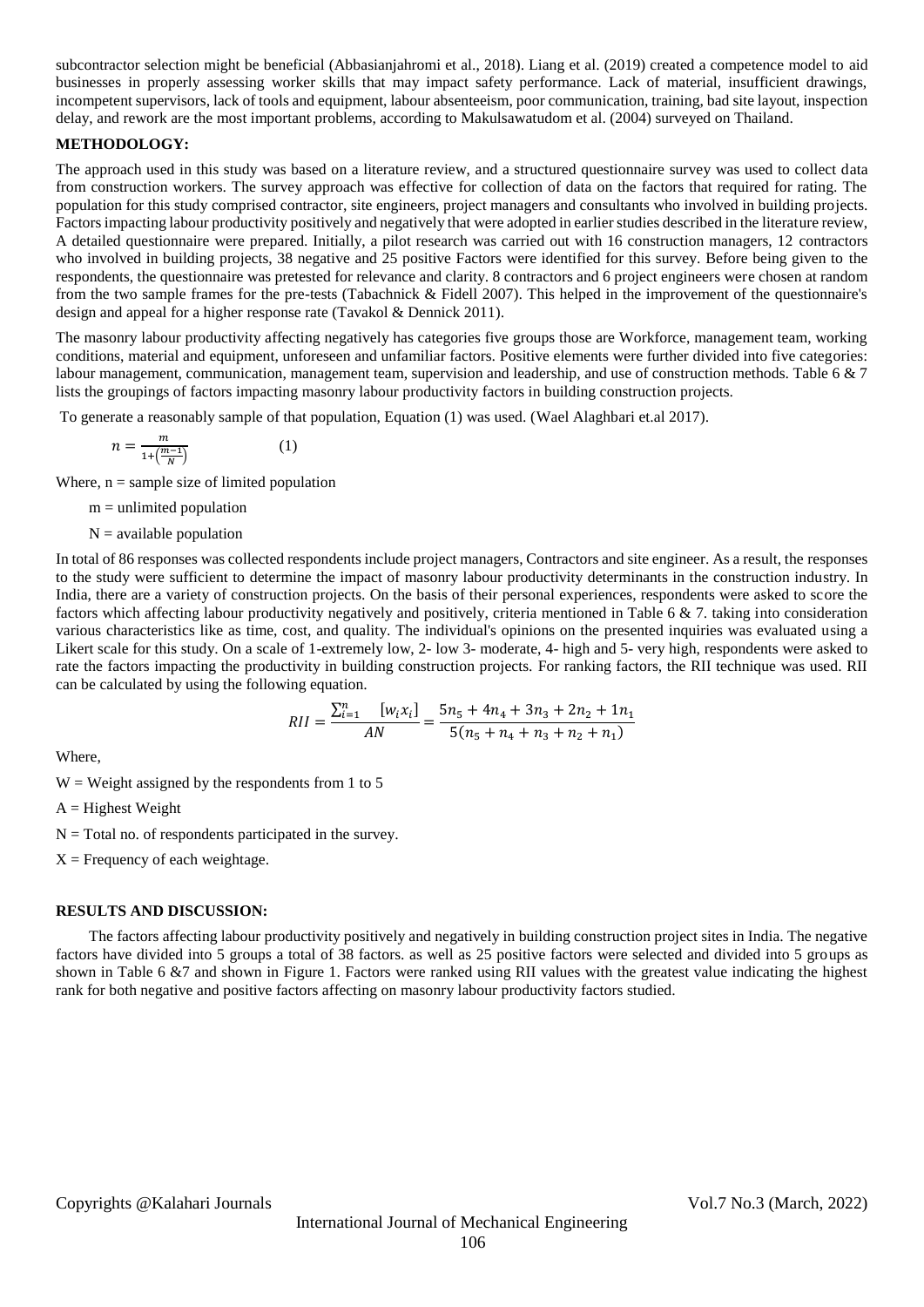

Figure 1: Category of positive and negative factors affecting labour productivity**NEGATIVE FACTORS:**

## **RII of Management Factor**

Table1: Relative Important Index of Management Factor

| <b>Factors</b>                                 | N  | $\mathbf{RII}$ (%) | <b>RANK</b>    |
|------------------------------------------------|----|--------------------|----------------|
| Poor Supervision Method                        | 86 | 74.88              |                |
| Poor Relation Among Workers And Superintendent | 86 | 71.86              | $\overline{2}$ |
| Poor Leadership Skill                          | 86 | 66.74              | 3              |
| Method Of Construction                         | 86 | 62.79              | $\overline{4}$ |
| Incomplete/Revise Drawings                     | 86 | 65.81              | 5              |
| Variations/Change Orders During Execution      | 86 | 63.48              | 6              |
| <b>Incompetent Supervisors</b>                 | 86 | 61.39              | 7              |
| <b>Inspection Delay</b>                        | 86 | 62.09              | 8              |
| Lack Of Periodic Meeting With Labour           | 86 | 58.83              | 9              |
| Lack Of Labour Surveillance                    | 86 | 58.60              | 10             |

The management aspects were separated into 10 categories, as indicated in the Table1. Poor supervision methods are ranked first in this category with a RII of 74.88%, while poor relations between workers and superintendent are placed second with a RII of 71.86%. With a RII of 66.74%, bad leadership skills were ranked third.

Lack of supervision encourages workers, particularly those employed directly, to participate in non - work activities, such as taking many unplanned breaks, waiting idle, or even leaving the job site during working hours to attend to personal affairs. Direct labour monitoring is essential to avoid defective and non-conforming work to contractual requirements, reducing the cost of rework and the related delays to current activities.

## **RII of Workforce:**

TTable 2: Relative Important Index of Workforce

| <b>Factors</b>                      | N  | $\mathbf{RII}$ (%) | <b>RANK</b>    |
|-------------------------------------|----|--------------------|----------------|
| Less experience of workers          | 86 | 73.48              |                |
| Lack of skill                       | 86 | 73.25              | $\overline{2}$ |
| Payment delay                       | 86 | 72.55              | 3              |
| Lack of empowerment                 | 86 | 72.55              | $\overline{4}$ |
| Poor relation among workers         | 86 | 68.60              | 5              |
| Low labour commitment               | 86 | 67.20              | 6              |
| Lack of labour recognition program  | 86 | 65.58              | $\overline{7}$ |
| High workforce absenteeism/turnover | 86 | 64.41              | 8              |
| Low amount of pay                   | 86 | 64.18              | 9              |
| No financial rewards                | 86 | 61.86              | 10             |

Copyrights @Kalahari Journals Vol.7 No.3 (March, 2022)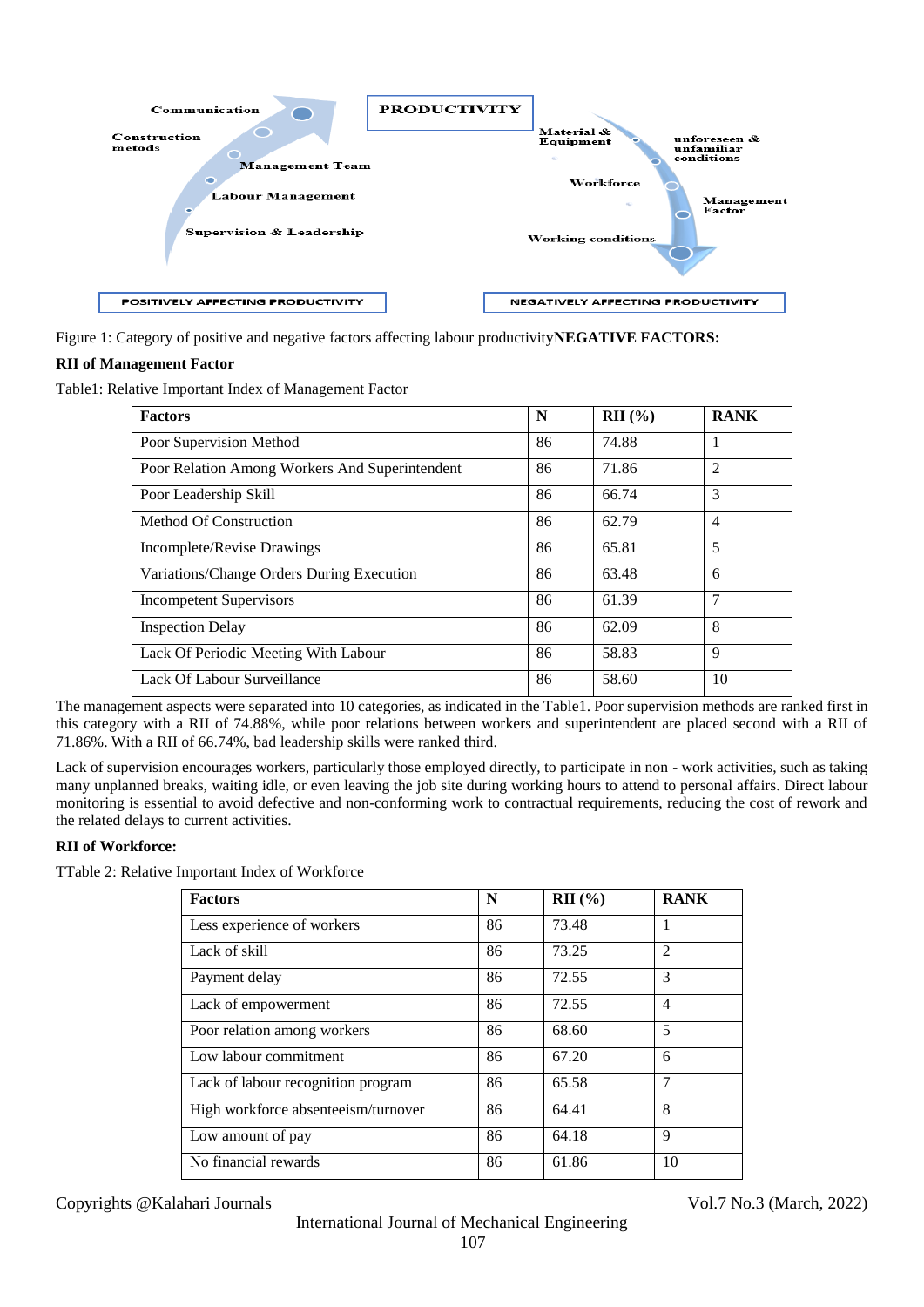The workforce aspects were separated into 10 categories, as indicated in the Table 2. Less experience of workers is ranked first in this category with a RII of 73.48%, while Lack of skill are placed second with a RII of 73.25%. With a RII of 72.55%, payment delay was ranked third.

One of the major issues affecting the labour productivity is a lack of experience of workers and Lack of skill, demonstrating that labour plays an important role in obtaining higher productivity in various building projects. Manpower requirements (skilled, semiskilled and unskilled) will be greater in building construction projects including several masonry tasks. Contractors must utilise sufficiently skilled people in order for a building construction project to be successful. When skilled labour is unavailable then the contractors is forced to execute and complete the work with semi-skilled/unskilled labour, resulting in productivity issues.

## **RII of Working conditions:**

Table 3: Relative Important Index of Working conditions

| <b>FACTORS</b>                  | N  | RII(%) | <b>RANK</b>    |
|---------------------------------|----|--------|----------------|
| Poor work planning              | 86 | 75.34  | 1              |
| Unrealistic scheduling          | 86 | 73.48  | $\mathfrak{D}$ |
| Working 7 days per week         | 86 | 64.88  | 3              |
| Labour interface and congestion | 86 | 63.25  | $\overline{4}$ |
| Frequency of working overtime   | 86 | 62.32  | 5              |
| Design complexity               | 86 | 61.39  | 6              |
| Unsafe working conditions       | 86 | 61.16  | 7              |
| Accidents                       | 86 | 60.93  | 8              |
| Working at heights              | 86 | 58.83  | 9              |
| Inadequate safety plan          | 86 | 57.90  | 10             |

The working conditions aspects were separated into 10 categories, as indicated in the Table 3. Poor work planning is ranked first in this category with a RII of 75.34%, while Unrealistic scheduling are placed second with a RII of 73.48%. With a RII of 64.88%, Working 7 days per week was ranked third.

Poor work planning and Unrealistic scheduling are the major factors. Poor work planning and Unrealistic scheduling may result in resource overloading on a regular basis. Inadequate poor planning can also lead all or majority of the workforce to be idle owing when there is a lack of sufficient material. It may be possible to avoid this by carefully planning the task and conducting sufficient proper checks. In this scenario, scheduling software can also aid without adding too much overhead.

#### **RII of unforeseen & unfamiliar conditions:**

Table 4: Relative Important Index of unforeseen & unfamiliar conditions

| <b>FACTOR</b>                                     | N  | RII(%) | <b>RANK</b> |
|---------------------------------------------------|----|--------|-------------|
| Stringent inspection                              | 86 | 63.25  |             |
| Rework                                            | 86 | 62.09  |             |
| Weather conditions                                | 86 | 61.16  |             |
| Use of information and communication technologies | 86 | 58.83  |             |

The Unforeseen & Unfamiliar conditions aspects were separated into 4 categories, as indicated in the Table 4. Stringent inspection is ranked first in this category with a RII of 63.25%, while Rework are placed second with a RII of 62.09%. With a RII of 61.16%, Weather conditions was ranked third.

It disrupts the normal flow of labour, forcing masonry employees to follow the management team's strict rules. Workers must be properly trained and understand how to use information and communication technology on the job. Workers will require the supervision of skilled and trained supervisors in order to work efficiently. Rework causes delays and cost overruns, which have an impact on project productivity. If modifications are made late, they have a significant impact on project productivity.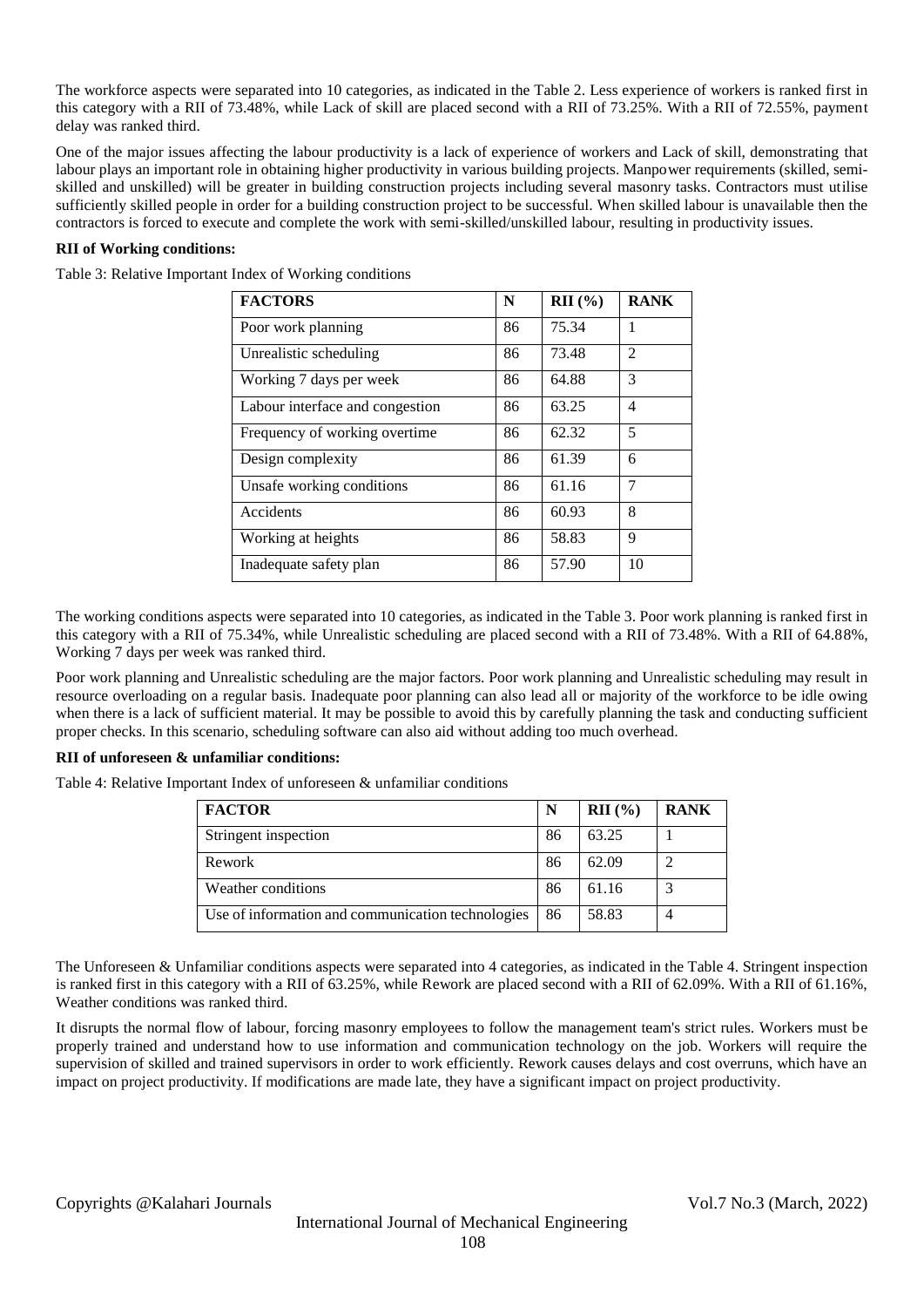#### **RII of Material and Equipment:**

Table 5: Relative Important Index of Material and Equipment

| <b>FACTOR</b>                        | N  | $RII$ (%) | <b>RANK</b> |
|--------------------------------------|----|-----------|-------------|
| <b>Equipment And Tools Shortages</b> | 86 | 62.79     |             |
| Bad Condition Of Tools And Equipment | 86 | 62.55     |             |
| <b>Material Shortages</b>            | 86 | 60.69     |             |
| Unsuitable Material Locations        | 86 | 56.74     |             |

The Material and Equipment factor aspects were separated into 4 categories, as indicated in the Table 5. Equipment and tools shortages is ranked first in this category with a RII of 62.79%, while Bad condition of tools and equipment are placed second with a RII of 62.55%. With a RII of 60.69%, Material shortage was ranked third.

To complete the assigned activity properly, workers require a minimum and good working condition of tools and equipment. If the wrong and bad condition tools or equipment are offered, labour productivity might suffer. Because workers must spend extra time transporting essential supplies from inconvenient storage sites, the size of the building site and the location of material storage have a substantial influence on masonry labour productivity

Poor condition of tool and equipment maintenance can lead to frequent breakdowns, causing site management to devise other strategies to keep the crew from idling. To avoid productivity losses, it is also necessary to repair damaged machines and plants as soon as possible. If suitable resources and materials are not available on time at the workplace, construction productivity suffers, which can have a long-term influence on the budget and schedule performance of construction projects.

#### **RII of the overall negative factors affecting productivity:**

The overall factors which affecting labour productivity negatively has been ranked as shown in table 6. The top five factors which influencing more the masonry labour productivity in building construction projects are poor work planning, poor supervision method, less experience of workers, unrealistic schedule, lack of skill respectively. The poor work planning is ranked first in the overall negative factors with an RII of 75.34. while the poor supervision method is placed second with an RII of 74.88, with an RII of 73.48 the less experience of workers and unrealistic schedule has ranked third, with an RII of 73.25 the lack of skill has ranked fifth. The greater attention has to pay for the top five factors which shown in table 6. The factors which are less affecting the labour productivity and the RII  $< 0.5$  is lack of periodic meetings with labour, working at heights, use of information and communication technology, lack of labour surveillance, inadequate safety plan and unsuitable material location has less significant value, which effect less and pay less attention for this factor which has less significant value.

| <b>NEGATIVE</b>                                | $RII$ (%) | <b>OVERALL</b><br><b>RANK</b> |
|------------------------------------------------|-----------|-------------------------------|
| Poor work planning                             | 75.34     | $\mathbf{1}$                  |
| Poor supervision method                        | 74.88     | $\mathfrak{D}$                |
| Less experience of workers                     | 73.48     | 3                             |
| Unrealistic scheduling                         | 73.48     | 3                             |
| Lack of skill                                  | 73.25     | 5                             |
| Payment delay                                  | 72.55     | 6                             |
| Lack of empowerment                            | 72.55     | 6                             |
| Poor relation among workers and superintendent | 71.86     | 8                             |
| Poor relation among workers                    | 68.60     | 9                             |
| Low labour commitment                          | 67.20     | 10                            |
| Poor leadership skill                          | 66.74     | 11                            |
| Method of construction                         | 65.81     | 12                            |
| Lack of labour recognition program             | 65.58     | 13                            |
| Working 7days per week                         | 64.88     | 14                            |
| High workforce absenteeism/turnover            | 64.41     | 15                            |

Table 6: Relative Important Index of overall negative labour productivity factors

Copyrights @Kalahari Journals Vol.7 No.3 (March, 2022)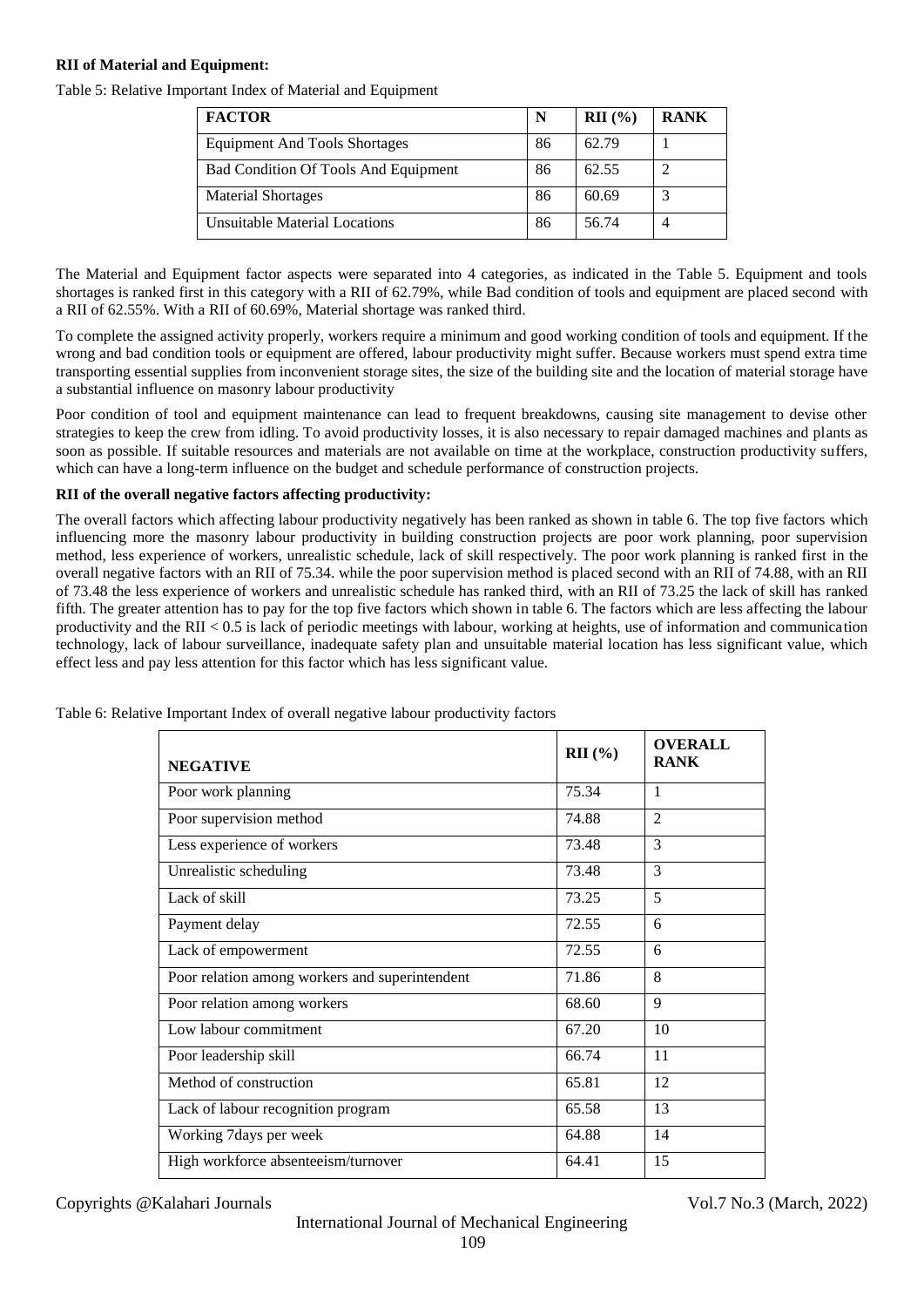| Low amount of pay                                 | 64.18 | 16 |
|---------------------------------------------------|-------|----|
| Incomplete/revise drawings                        | 63.48 | 17 |
| Labour interface and congestion                   | 63.25 | 18 |
| Stringent inspection                              | 63.25 | 18 |
| Variations/change orders during execution         | 62.79 | 20 |
| Equipment and tools shortages                     | 62.79 | 20 |
| Bad condition of tools and equipment              | 62.55 | 22 |
| Frequency of working overtime                     | 62.32 | 23 |
| Incompetent supervisors                           | 62.09 | 23 |
| Rework                                            | 62.09 | 25 |
| Little or no financial rewards                    | 61.86 | 26 |
| Inspection delay                                  | 61.39 | 27 |
| Design complexity                                 | 61.39 | 27 |
| Unsafe working conditions                         | 61.16 | 29 |
| Weather conditions                                | 61.16 | 29 |
| Accidents                                         | 60.93 | 31 |
| Material shortages                                | 60.69 | 32 |
| Lack of periodic meeting with labour              | 58.83 | 33 |
| Working at heights                                | 58.83 | 33 |
| Use of information and communication technologies | 58.83 | 33 |
| Lack of labour surveillance                       | 58.6  | 36 |
| Inadequate safety plan                            | 57.9  | 37 |
| Unsuitable material locations                     | 56.74 | 38 |

#### **POSITIVE FACTORS:**

The factors that positively affect labour productivity are divided into five major categories, each with five subcategories, all of which will improve labour productivity on masonry building construction projects in India. The five major categories are communication, construction methods, management team, labour management, supervision & leadership as shown in table 7, by conducting questioner survey the results has been obtained by using RII method, as per the results the Giving laborers clear and direct instructions has got the first rank with an RII of 75.58%, by using lean construction technique the productivity will increase and this got second rank with an RII of 74.88%, with an RII of 73.95%, BIM (Building Information Modelling) got third rank.Table 7: Relative important index of positive factors affecting labour productivity

| S.NO | <b>CRITERIA</b>                   | <b>SUB- CRITERIA</b>                                                                    | $RII$ (%) | <b>RANK</b> |
|------|-----------------------------------|-----------------------------------------------------------------------------------------|-----------|-------------|
|      | Labour Management                 | Using repeating construction crews                                                      | 66.97     | 10          |
|      | Increasing the number of laborers |                                                                                         | 66.27     | 13          |
|      |                                   | Using part-time laborers                                                                | 64.18     | 17          |
|      |                                   | More number of skilled laborers                                                         | 61.86     | 22          |
|      |                                   | Creating a sense of ownership or control for individual tasks                           | 59.76     | 24          |
|      |                                   | Giving laborers clear and direct instructions                                           | 75.58     |             |
|      | Communication                     | Clear roles and responsibility                                                          | 73.02     | 4           |
|      |                                   | Regular and effective communication on construction status with<br>project stakeholders | 72.79     | 5           |
|      |                                   | Effective site communication                                                            | 71.62     | 6           |
|      |                                   | There is a better flow of information between workers                                   | 66.97     | 10          |

Copyrights @Kalahari Journals Vol.7 No.3 (March, 2022)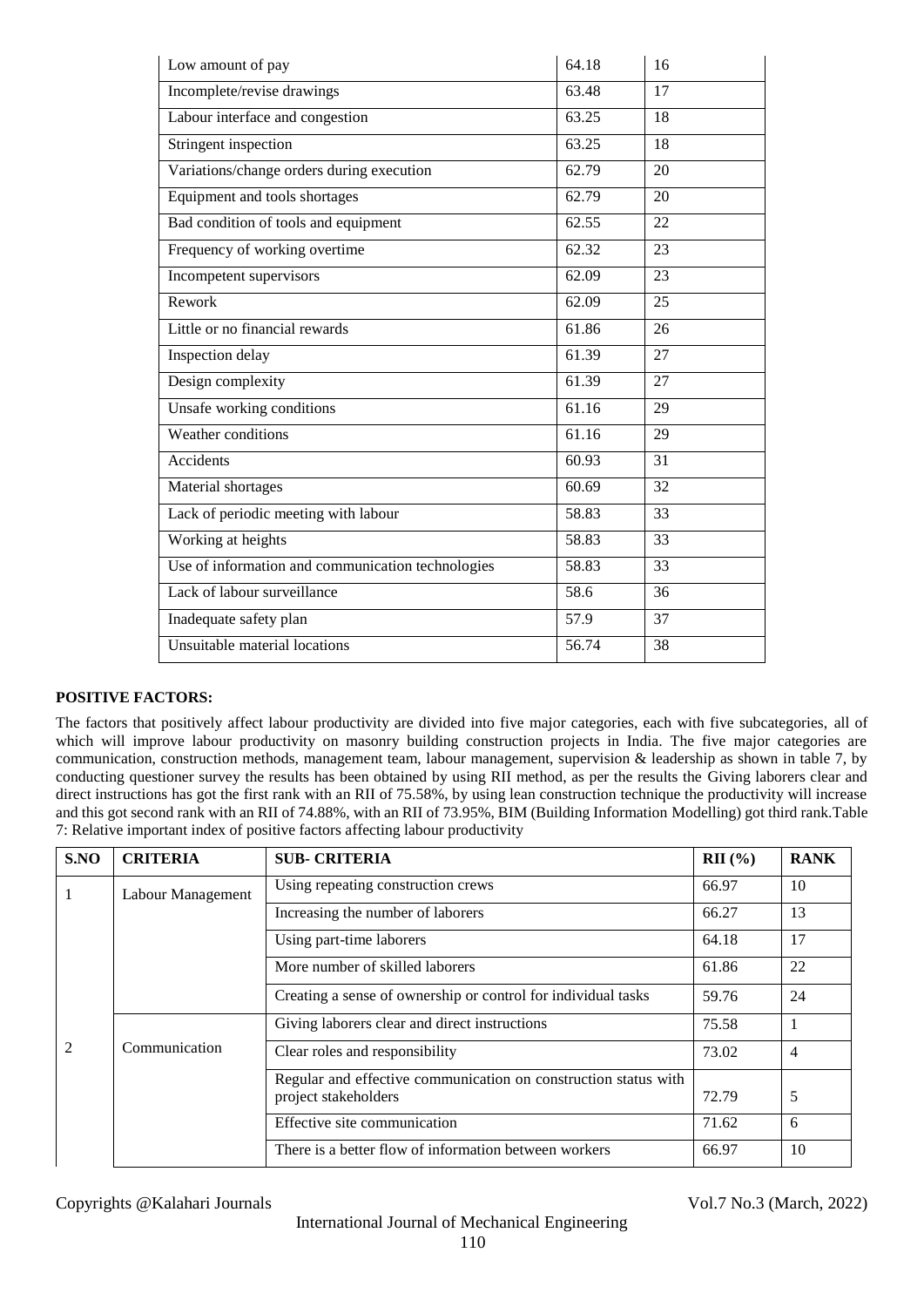| 3 | <b>Management Team</b>         | Materials and supply chain management                                                 | 67.44 | 8              |
|---|--------------------------------|---------------------------------------------------------------------------------------|-------|----------------|
|   |                                | Improvement of equipment and tools                                                    | 67.2  | 9              |
|   |                                | Periodic meeting with labour                                                          | 66.97 | 10             |
|   |                                | Material management                                                                   | 63.95 | 18             |
|   |                                | Safety, healthy and Wages                                                             | 63.02 | 20             |
|   |                                | Providing project management training for the site supervisors                        | 66.27 | 13             |
| 4 | Supervision<br>&<br>Leadership | Improving first-line leadership which may include training /<br>coaching / mentoring. | 64.41 | 16             |
|   |                                | Enhancing leadership and decision making for the supervisors.                         | 63.95 | 18             |
|   |                                | For managing workforce there will be sufficient number of                             |       |                |
|   |                                | supervisors.                                                                          | 62.32 | 21             |
|   |                                | <b>Experienced</b> supervisors                                                        | 60.93 | 23             |
|   | Use of construction            | Lean Construction                                                                     | 74.88 | $\overline{2}$ |
| 5 | methods                        | BIM (Building Information Modelling)                                                  | 73.95 | 3              |
|   |                                | Industrialization                                                                     | 69.76 | 7              |
|   |                                | Modularization                                                                        | 66.27 | 13             |
|   |                                | Constructability                                                                      | 58.83 | 25             |

When employees in a firm have effective communication skills, they are more likely to hold one another responsible. Because clear instructions are provided via efficient workplace communication, employees know exactly what is expected of them. This enhances responsibility, which in turn boosts productivity. There will be no motivation to improve if there is no responsibility in the workplace. It becomes clear where the firm is now, where it needs to go in the future, and what measures need to be done to get there with the support of effective communication among management and staff. All of this information gives all staff clear directives, which improves productivity and reduces uncertainty. Employees' jobs become less stressful, quicker, more efficient, and happier when they are given clear instructions.

The second top factor is Lean construction, labour productivity requires lean techniques that focus on removing waste, improving customer satisfaction, and increasing efficiency. To achieve this, continuous improvement initiatives must be developed and implemented to identify and eliminate areas of poor productivity and waste. This is where the lean concept comes to help. The third factor is BIM with an RII of 73.95%, One of the key advantages of utilising BIM is increased productivity, which is the top statistic that companies hope to improve when they implement the technology. Specifically, BIM achieves this benefit through reducing project management, improving communication and coordination, detecting problems early, reducing rework, and lowering costs, all of which increase productivity.

It is clearly observed that constructability has the less significant value among all but the same criteria which is construction method is important to increase the labour productivity. The management should implement this positive factor which will improve the masonry labour productivity to overcome from the negative factors.

| Table 8: Relative Important Index of overall positive factors |  |  |
|---------------------------------------------------------------|--|--|
|                                                               |  |  |

| S.NO | <b>CRITERIA</b>          | <b>Average RII%</b> | <b>RANK</b> |
|------|--------------------------|---------------------|-------------|
|      | Communication            | 71.996              |             |
|      | Construction methods     | 68.738              |             |
| 3    | Management team          | 65.716              |             |
|      | Labour Management        | 63.808              |             |
|      | Supervision & Leadership | 63.576              |             |

The Positively affecting factor aspects were separated into 5 categories, as indicated in the table 8. Communication is ranked first in this category with a RII of 71.996, while use of construction methods are placed second with a RII of 68.738. With a RII of 65.716, Management team was ranked third, Labour management was ranked fourth with a RII of 63.808 and supervision & leadership get fifth rank with a RII of 63.576. It is clearly observed that labour management, supervision & leadership has less significant value when compare to others. To obtain maximum masonry labour productivity, proper attention is required to create better working conditions. Employees who get clear and specific instructions, roles, and responsibilities as a result of effective communication are able to perform in accordance with what is expected of them. Increased responsibility leads to increased workplace productivity.

Copyrights @Kalahari Journals Vol.7 No.3 (March, 2022)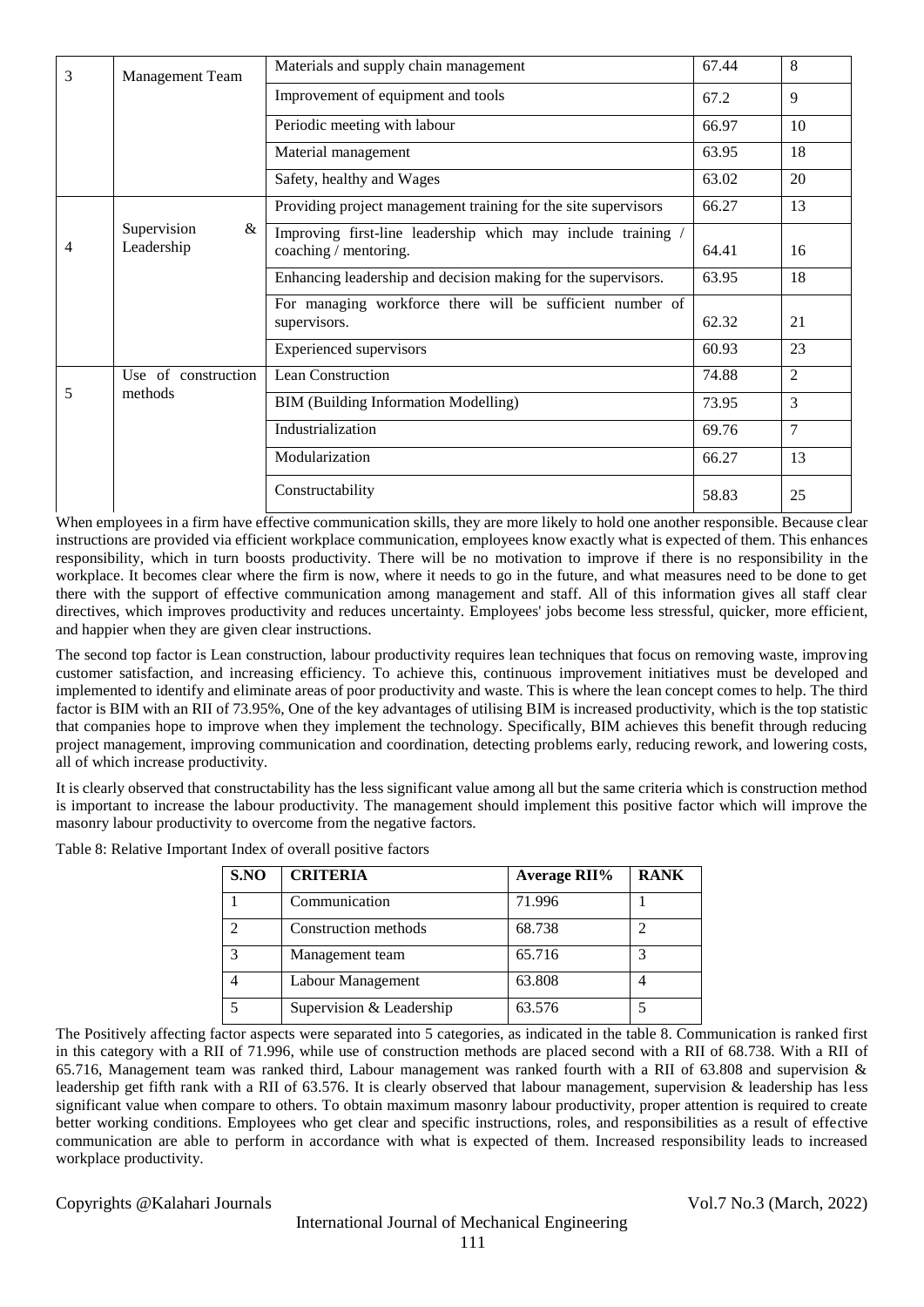

Figure 2: Conceptual model of masonry labour productivityDifferent factors affecting masonry labour productivity negatively and positively are explained above. Figure 2 shows the top 10 factors that negatively affect productivity and their recommended measures based on positively affecting factors that may overcome the negative factors. The arrows in blue colour represent negative factors that decrease productivity, while the arrows in maroon colour represent positive factors that may overcome the negative factors. The negative factors are picked based on their rank, as shown in Table 6, which has a high significant value, and the positive factors are chosen having the potential to improve productivity, as shown in Table 7.

#### **CONCLUSION:**

This study looked at the factors that affecting masonry labour productivity, both positively and negatively, and found a total of 38 negatively affecting factors and 25 positively affecting factors. The data received from respondents using the questionnaire survey technique was further reduced by utilising the RII approach to rate them. Poor work planning, poor supervision methods, and less experience of workers are the top three factors that negatively influence labour productivity. The least important element in the study is determined to be unsuitable material location, which is unusual. The top factor on positively affecting labour productivity is giving labour clear and direct instruction, lean construction and BIM (Building Information Modelling) are the three major factors which will improve the masonry labour productivity positively and least significant factor in the study is found to be constructability.

The total five groups of labour productivity factors which affect negatively are management team, work force, working conditions, material and equipment and unforeseen and unfamiliar factors. The total of 25 positive factors was divided into five groups those are labour management, communication, management team, supervision & leadership, and use of construction methods. In most Indian construction sites, low labour productivity is a constant issue. However, on building sites, labour productivity is rarely assessed, therefore the losses are never discovered. The research has identified elements that have a negative and positive influence on masonry labour productivity in India, the findings will assist building construction professionals in their attempts to enhance productivity.

#### **REFRENCES:**

- 1. Alaghbari, W., Al-Sakkaf, A. A., & Sultan, B. (2019). Factors affecting construction labour productivity in Yemen. *International Journal of Construction Management*, *19*(1), 79-91.
- 2. Attar, A. A., Gupta, A. K., & Desai, D. B. (2012). A study of various factors affecting labour productivity and methods to improve it. *IOSR Journal of Mechanical and Civil Engineering (IOSR-JMCE)*, *1*(3), 11-14.
- 3. Chigara B, Moyo T. 2014. Factors affecting labor productivity on building projects in Zimbabwe. Int J Architet Eng Constr. 3(1):57–65.
- 4. Cox, R. F., R. R. A. Issa, and D. Ahrens. 2003. "Management's perception of key performance indicators for construction." J. Constr. Eng. Manage. 129 (2): 142–151.

Copyrights @Kalahari Journals Vol.7 No.3 (March, 2022)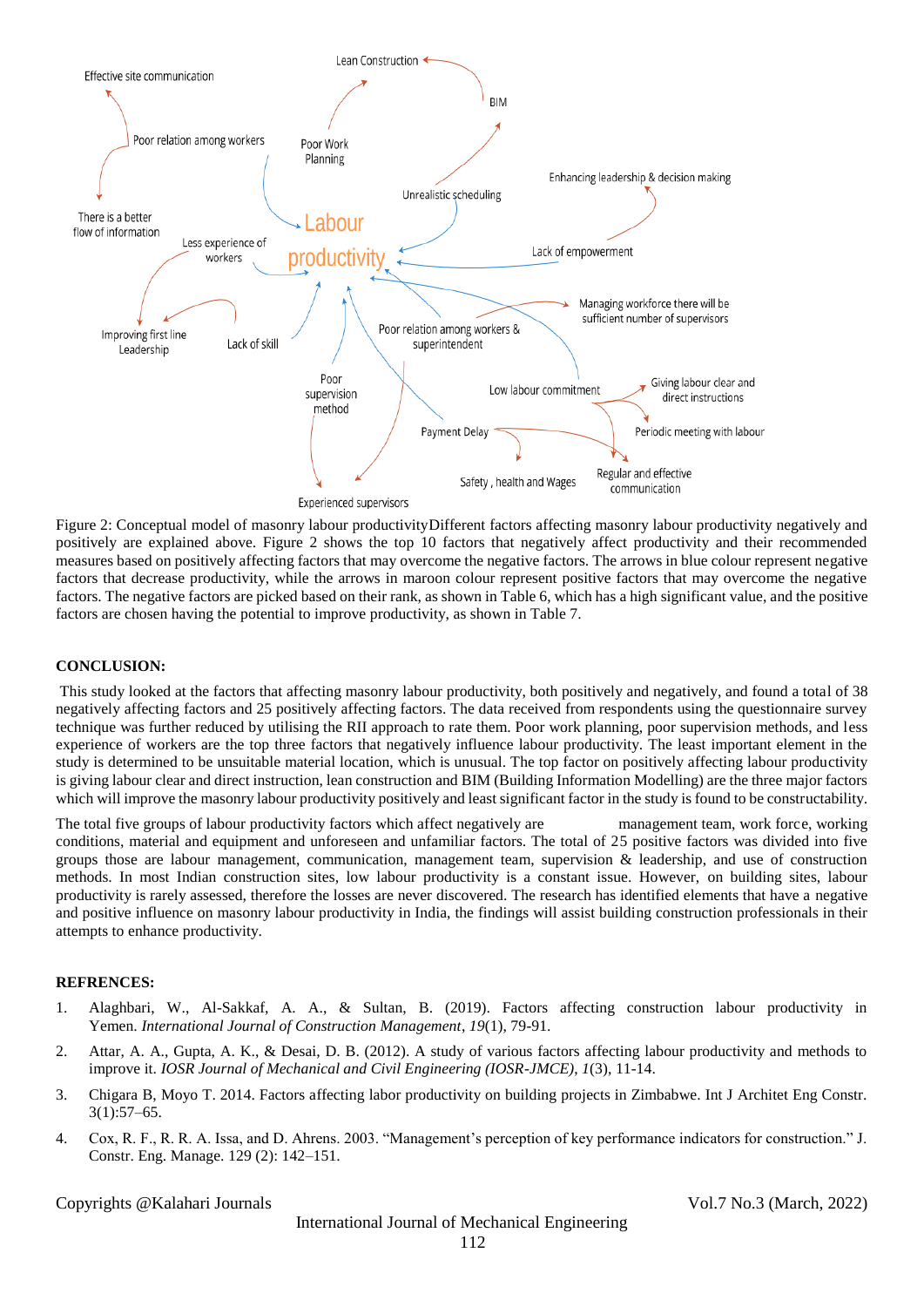- 5. Dai, J., P. M. Goodrum, W. F. Maloney, and C. Srinivasan. 2009. "Latent structures of the factors affecting construction labor productivity." J. Constr. Eng. Manage. 135 (5): 397–406.
- 6. Doloi, H. 2008. "Application of AHP in improving construction productivity from a management perspective." Constr. Manage. Econ. 26 (8): 841–854.
- 7. Durdyev S, Mbachu J. 2011. On-site labour productivity of New Zealand construction industry: key constraints and improvement measures. Constr Econ Build. 11:18–33.
- 8. El-Gohary K, Aziz R. 2014. Factors influencing construction labor productivity in Egypt. Journal of Management in Engineering, ASCE. 30(1):19.
- 9. El-Gohary K, Aziz R. 2014. Factors influencing construction labor productivity in Egypt. J Manage Eng. 30(1):1–9.
- 10. El-Gohary, K. M., and R. F. Aziz. 2014. "Factors influencing construction labour productivity in Egypt." J. Manage. Eng. 30  $(1): 1-9.$
- 11. Ghate, P. R., More, A. B., & Minde, P. R. (2016). Importance of measurement of labour productivity in construction. *International Journal of Research in Engineering and Technology*, *5*(7), 413-417.
- 12. Ghoddousi, P., Poorafshar, O., Chileshe, N., & Hosseini, M. R. (2015). Labour productivity in Iranian construction projects: Perceptions of chief executive officers. *International Journal of Productivity and Performance Management*.
- 13. Ghoddousi, P., Poorafshar, O., Chileshe, N., & Hosseini, M. R. (2015). Labour productivity in Iranian construction projects: perceptions of chief executive ofcers. International Journal of Productivity and Performance Management, Emerald Group Publishing Limited, 64(6), 811–830.
- 14. Ghodrati, N., Wing Yiu, T., Wilkinson, S., & Shahbazpour, M. (2018). Role of management strategies in improving labor productivity in general construction projects in New Zealand: Managerial perspective. *Journal of Management in Engineering*, *34*(6), 04018035.
- 15. Hammad, M. S., Omran, A., & Pakir, A. H. K. (2011). Identifying ways to improve Productivity at the Construction Industry. Acta Technica Corviniensis-Bulletin of Engineering, 4(4), 47–49.
- 16. Jarkas A, Kadri C, Younes J. 2012. A survey of factors influencing the productivity of construction operatives in the State of Qatar. International Journal of Construction Management. 12(3):123.
- 17. Jarkas A, Radosavljevic M. 2013. Motivational factors impacting the productivity of construction master craftsmen in Kuwait. Journal of Management in Engineering, ASCE. 29(4):446454.
- 18. Jarkas AM, Bitar CG. 2012. Factors affecting construction labor productivity in Kuwait. J Constr Eng Manage. 138(7):811– 820.
- 19. Jarkas AM, Kadri CY, Younes JH. 2012. A survey of factors influencing the productivity of construction operatives in the state of Qatar. Int J Constr Manage. 12(3):1–23.
- 20. Jarkas, A. M., & Bitar, C. G. (2012). Factors affecting construction labor productivity in Kuwait. *Journal of construction engineering and management*, *138*(7), 811-820.
- 21. Mahamid IA, Al-Ghonamy A, Aichouni M. 2013. Major factors influencing employee productivity in the KSA public construction projects. Int J Civil Environ Eng. 14(1):16–20.
- 22. Mistry, S., & Bhatt, R. (2013). Critical factors afecting labour productivity in construction projects: case study of south gujarat region of india. International Journal of Engineering and Advanced Technology, 2(4), 583–591.
- 23. Rad, K. G., & Kim, S.-Y. (2018). Factors afecting construction labor productivity: iran case study. Iranian Journal of Science and Technology, Transactions of Civil Engineering, 42(2), 165–180.
- 24. Rao, B. P., Sreenivasan, A., & Babu, P. N. V. (2015). Labour productivity: analysis and ranking. International Research Journal of Engineering and Technology, 2(3), 72–2395.
- 25. Gomez, C. P., Raut, A., & Raji, A. U. (2015, July). Generating value at preconstruction: minding the gap in lean architectural practice. In Proceedings IGLC (Vol. 15).
- 26. Soham, M., & Rajiv, B. (2013). Critical factors affecting labour productivity in construction projects: case study of south gujarat region of india. *International Journal of Engineering and Advanced Technology*, *2*(4), 583-591.
- 27. Tahir MA, Hashimhanif, Shahid ZA, Hanif A. 2015. Factors affecting labor productivity in building projects of Pakistan. Proceedings of the Seventh IIER International Conference; Jan 3; Singapore.
- 28. The labour productivity growth rate in India as per CEIC report from 1992 2020 <https://www.ceicdata.com/en/indicator/india/labour-productivity-growth>
- 29. Thomas, A. V., & Sudhakumar, J. (2013). Critical analysis of the key factors affecting construction labour productivity–An Indian Perspective. *International Journal of Construction Management*, *13*(4), 103-125.